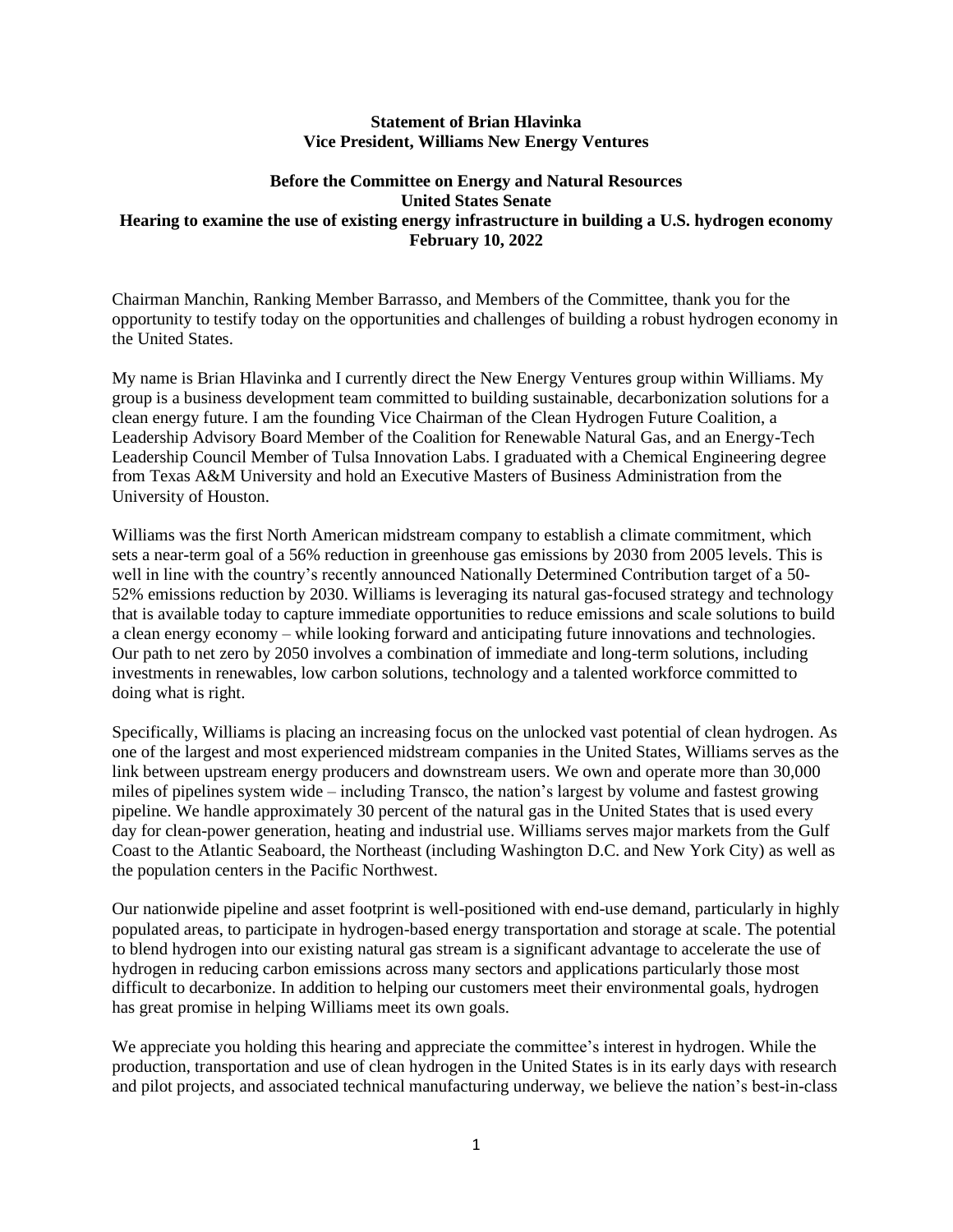energy infrastructure provides a super-highway for moving large amounts of hydrogen to key markets in the coming decades.

#### **Hydrogen Basics**

Hydrogen is the simplest and most abundant element in the universe. Stars including our sun are mostly hydrogen. The giant engines that powered NASA's Saturn V rockets to the moon and the space shuttle used hydrogen as a fuel. Hydrogen is an incredibly versatile molecule as it can be used in fueling applications, as feedstock and energy storage. Today, most of the hydrogen used in the world is for industrial processes, in particular refining and petrochemical applications such as ammonia production for fertilizer. However, hydrogen can also power vehicles such as long-haul trucks, heat homes and buildings, provide fuel for large-scale power generation, offer carbon free combustion and act as storage for massive amounts of renewable energy and load response for grid stability.

Hydrogen can be produced from a variety of sources including natural gas, renewables, coal and even nuclear power. The manner in which hydrogen is produced determines its emissions profile. There are two primary methods for producing "clean hydrogen" with low or zero emissions. The first is using natural gas in traditional steam methane reforming but then followed by carbon capture and storage and/or utilization to produce clean hydrogen. This is commonly referred to as "blue" hydrogen by industry. The second is taking electricity from renewables such as wind and solar and running it through a process called water electrolysis to produce what is known as "green" hydrogen. This concept can balance the intermittency of wind and solar power to create a dispatchable, clean molecule to meet energy demand. These two hydrogen production methods are generating the greatest interest in the energy industry because of their environmental benefits.

Clean hydrogen production is significantly more expensive than traditional hydrogen production methods with higher emissions primarily because of the costs of renewable power, electrolyzer technology and carbon capture. The cost of solar and wind power generation continues to rapidly decrease and electrolyzer costs are expected to drop significantly with increased demand and scale-up of market opportunities and production facilities. Advances in technology continue to provide new ways to produce clean hydrogen with ever improving economics.

Global momentum is building quickly to tap into the versatility of hydrogen and its potential for reducing carbon emissions. According to the Hydrogen Council, a leading international hydrogen advocacy organization, more than 520 hydrogen projects were announced in 2021, up significantly from those 2020. More than half of the announced hydrogen projects are in Europe, but there are also many announced in Asia, Oceania, North America, the Middle East, Africa and Latin America. Many of these projects are still in the funding and feasibility stages and need the right regulatory framework to move forward.

### **Technical and Commercial Challenges**

If a hydrogen economy is to be developed at a national or even regional level, massive volumes of the molecule will have to be produced and transported to service a wide variety of applications – from difficult to decarbonize industrial applications to home heating to electric power generation. Large scale hydrogen transportation infrastructure is in its early stages of development. There are just over 1,600 miles of dedicated hydrogen pipeline in the U.S. with the majority in the Gulf Coast, Texas and California. This compares to over 2.3 million miles of natural gas pipeline in the country. This massive amount of existing natural gas infrastructure presents the potential for companies to blend hydrogen in relatively small amounts into the natural gas stream and transport it to end users.

The use of pipelines for hydrogen transportation at scale is more cost effective than compressed tube or liquefied trailers, but there are technical and commercial challenges. While hydrogen has the highest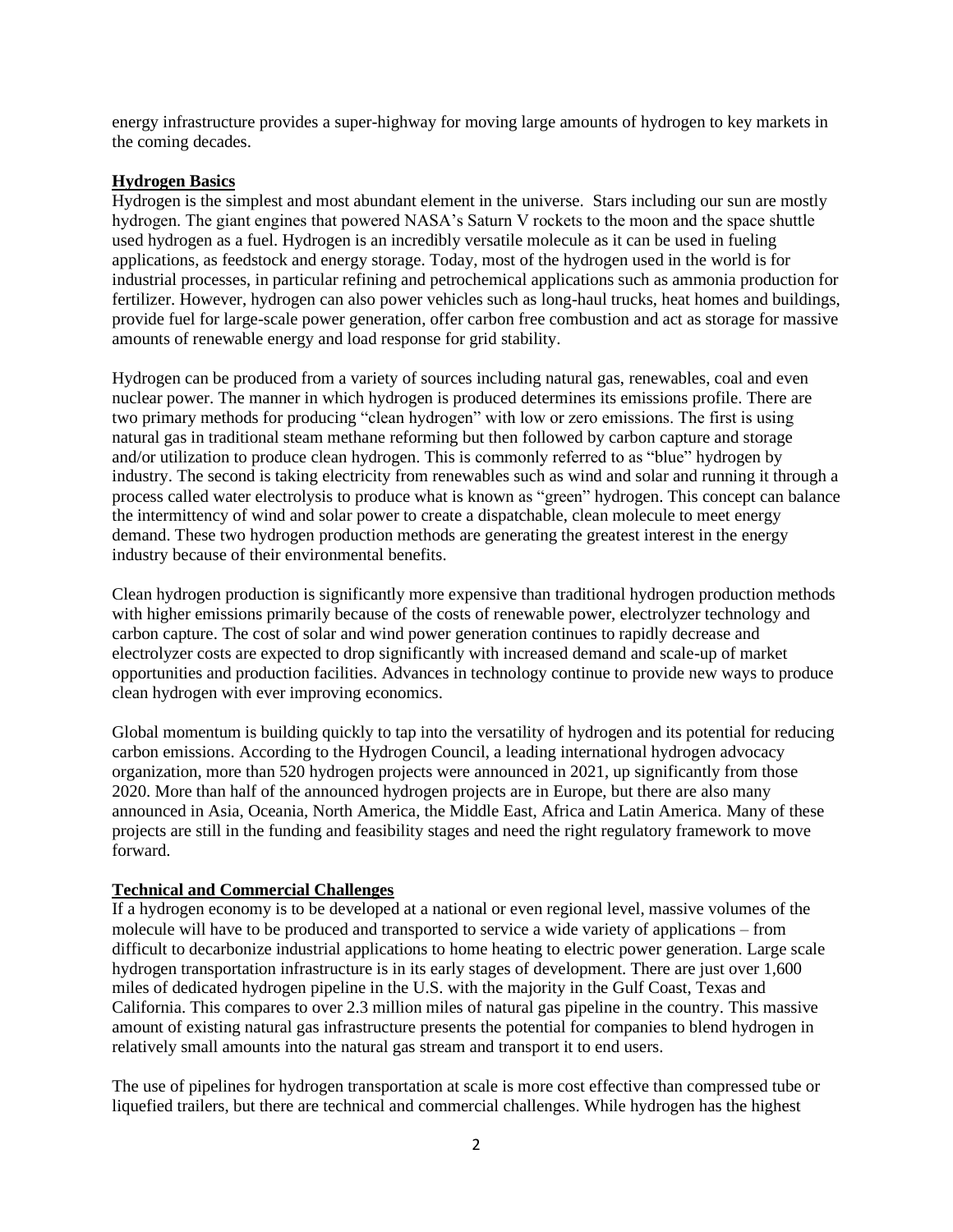energy content of any fuel by mass, it is 9-10 times less dense than natural gas by volume. This and other characteristics must be considered in technical and commercial evaluations when blending hydrogen into natural gas streams. Cost competitiveness of clean hydrogen to traditional fossil fuel-based hydrogen and fossil fuels in general is needed to support growth at scale. Programs like the DOE Earthshot effort to achieve \$1 per kilogram of clean hydrogen by 2030 are critical.

Utilization of hydrogen requires addressing associated safety considerations. There are technical issues to work through to maintain safety, reliability and asset integrity prior to development and widespread deployment. However, there is significant industry experience in hydrogen safety, operations and leak detection. Organizations such as the Pipeline Research Council International, of which Williams is a member, are actively working to address these and other technical challenges.

Williams is studying the impact of blending clean hydrogen with natural gas in our pipeline infrastructure. This key tool for decarbonization could reduce downstream greenhouse gas emissions for customers along our infrastructure network and aid them in achieving their own emissions reduction objectives. Williams will also be evaluating the potential to use hydrogen blended fuel for powering our own compression assets to reduce Scope 1 emissions. Additionally, there is potential for our processing facilities and compression assets, coupled with clean hydrogen sourced from renewable power and electrolysis, to generate synthetic natural gas and distribute to our customer base. This process known as methanation can reduce carbon dioxide and utilize hydrogen with no adverse impact on existing pipeline infrastructure.

# **Hydrogen Hubs & Pilot Projects**

Williams is among a small number of energy infrastructure companies that can leverage its existing resources to develop the hydrogen value proposition of providing hydrogen storage and transport at scale for renewable power production that could otherwise be curtailed and low or carbon free combustion. Our Hydrogen Development Program creates an opportunity for Williams to play a role in developing a new market with significant growth potential. We are experts at treating, processing, storing and transporting gas. This experience and our asset base provide a natural fit for Williams to contribute to the growth of a hydrogen economy.

Williams is actively working on projects such as:

- Blending hydrogen into our existing transmission pipelines
- Clean hydrogen production via methane reforming with carbon capture or utilization
- Clean hydrogen production via electrolysis with renewable power such as wind and solar
- Utilizing hydrogen blends as fuel for our compressor stations to reduce Scope 1 emissions
- Developing hydrogen-dedicated pipelines
- Developing hydrogen storage solutions
- Producing synthetic methane, or renewable natural gas, from clean hydrogen combined with captured carbon dioxide

Our clean energy hub exploration includes working with partners to create economies of scale and meaningful emissions reductions. We are investing in emerging opportunities that have significant overlap and synergies with both each other and our core natural gas business.

A great example of this type of concept we are pursuing is a Williams Wyoming Clean Energy Hub to integrate renewable power, hydrogen, captured carbon dioxide and methanation into our existing natural gas assets that originate in Wyoming. We have a history of operating energy infrastructure in Wyoming and a large and talented workforce to support it. In 2021, the Wyoming Energy Authority awarded Williams a \$1 million grant in partnership with the University of Wyoming School of Energy Resources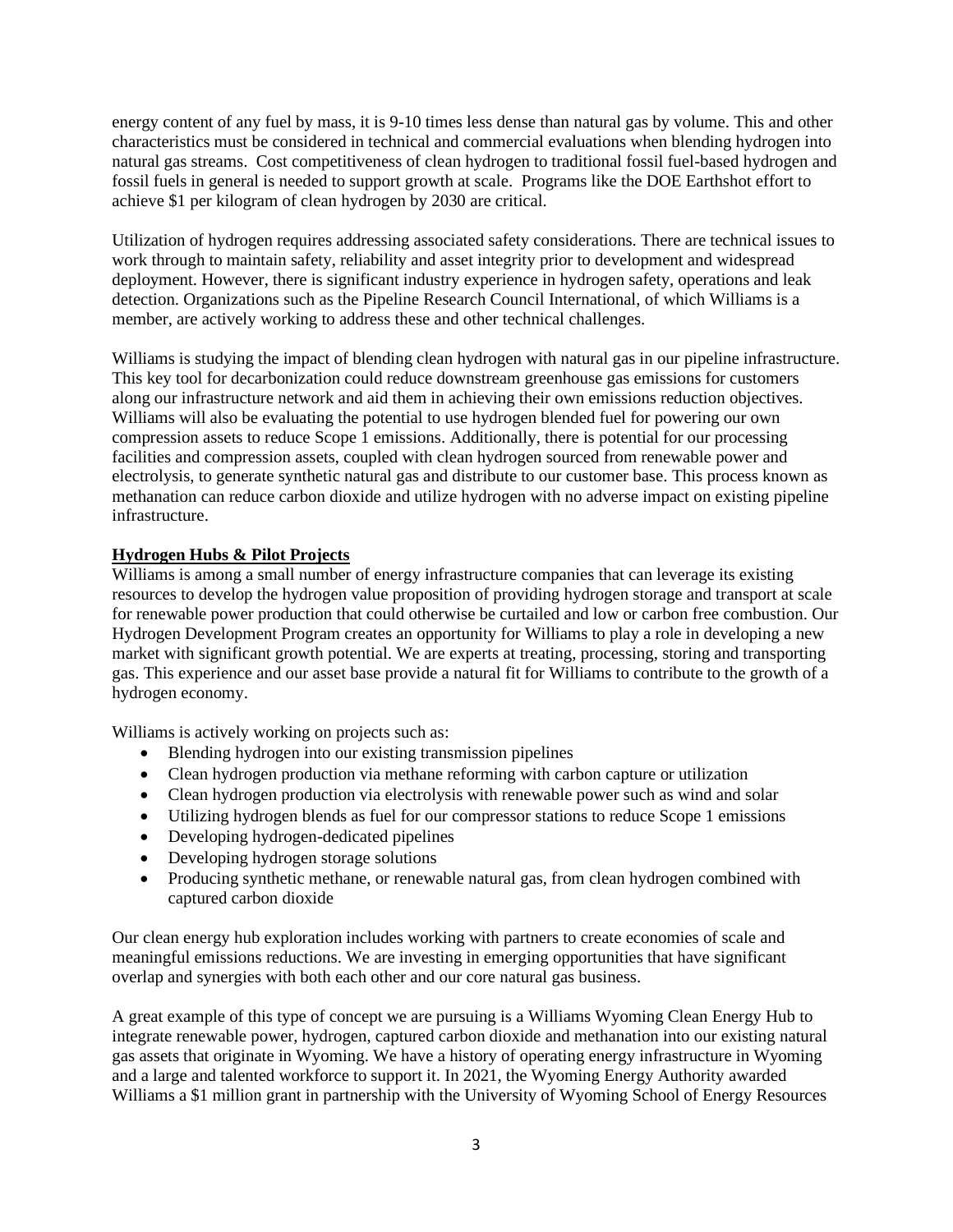to complete a study by Spring 2023 on the potential development of a hydrogen hub in the Wamsutter and Opal areas in the southwestern part of the state where Williams has a large concentration of assets. Based on the outcome of the study, Williams independent development efforts, the availability of potential renewable power and accessible water, the future of hydrogen development in Wyoming could be significant.

In related efforts, Williams is working with international renewable energy developer Ørsted to identify ways to leverage their renewables and hydrogen expertise with Williams' natural gas infrastructure and processing experience to co-develop hydrogen or synthetic natural gas facilities powered by renewable energy. As part of the agreement, the parties are exploring a large-scale wind energy co-development in western Wyoming where Williams owns more than a million acres of land in addition to significant natural gas infrastructure.

The concept of a hydrogen production and transportation hub in Wyoming would support the state's energy transition efforts. The hub would use large-scale local renewable energy to provide power for electrolysis to produce clean hydrogen. The hydrogen would then be injected into our pipeline assets as a blended fuel with natural gas and used within the state, as well as exported to the Pacific Northwest or other regions via our nearly 4,000-mile bi-direction transmission system known as Northwest Pipeline. This critical transmission pipeline network serves major markets in the western United States including large metropolitan areas such as Portland and Seattle. Our local Wyoming workforce brings the operational expertise while the University of Wyoming brings the technical expertise. When combined with the state's potential for large-scale renewable power production, Wyoming is a compelling fit.

In addition to our large-scale hub efforts in Wyoming, Williams is also evaluating and developing hydrogen pilot projects along our entire infrastructure footprint. One such example is a pilot project in New Jersey that when finalized will use renewable power coupled with clean hydrogen from electrolysis to deliver a blend of hydrogen and natural gas to customers in the state. This project while small in scale, will provide an excellent initial opportunity to demonstrate the capability of using established transmission infrastructure to support the development of the regional hydrogen economy and New Jersey's decarbonization efforts. We continue to work with an excellent partner in the state to develop the delivery of renewable power, the delivery of hydrogen and the overall commercialization of the project.

Williams is very active in developing other regional hydrogen hub efforts in response to the Department of Energy's request for clean projects across the entire hydrogen value chain. We are participating in hydrogen hub efforts in regions to include the Rocky Mountain region, the Gulf Coast, the Southeast, the Mid-Atlantic (Carolinas) and a region that includes Oklahoma, Arkansas and Louisiana. We will also engage in efforts in the Northeast, Pacific Northwest and Appalachia. Williams is working to be the midstream operator of choice for hydrogen hub efforts anywhere those efforts coincide with our infrastructure and can best be used to develop and deliver hydrogen at scale.

Many if not all regional efforts and development of a national hydrogen economy in general involve a strong alliance between private and public organizations. Williams is actively working with testing laboratories, industry associations, state governments, universities, utilities, customers and even selected international peer companies to take on the challenging technical issues hydrogen poses for development at scale and for continuing to promote the use of hydrogen as a major part of efforts to achieve significant decarbonization.

Williams is proud of our partnerships with universities who are developing research, technology and most importantly the workforce of tomorrow who will have the skills to thrive in an industry that will span a wide breadth of forms of energy including hydrogen. Williams is supporting the advancement of